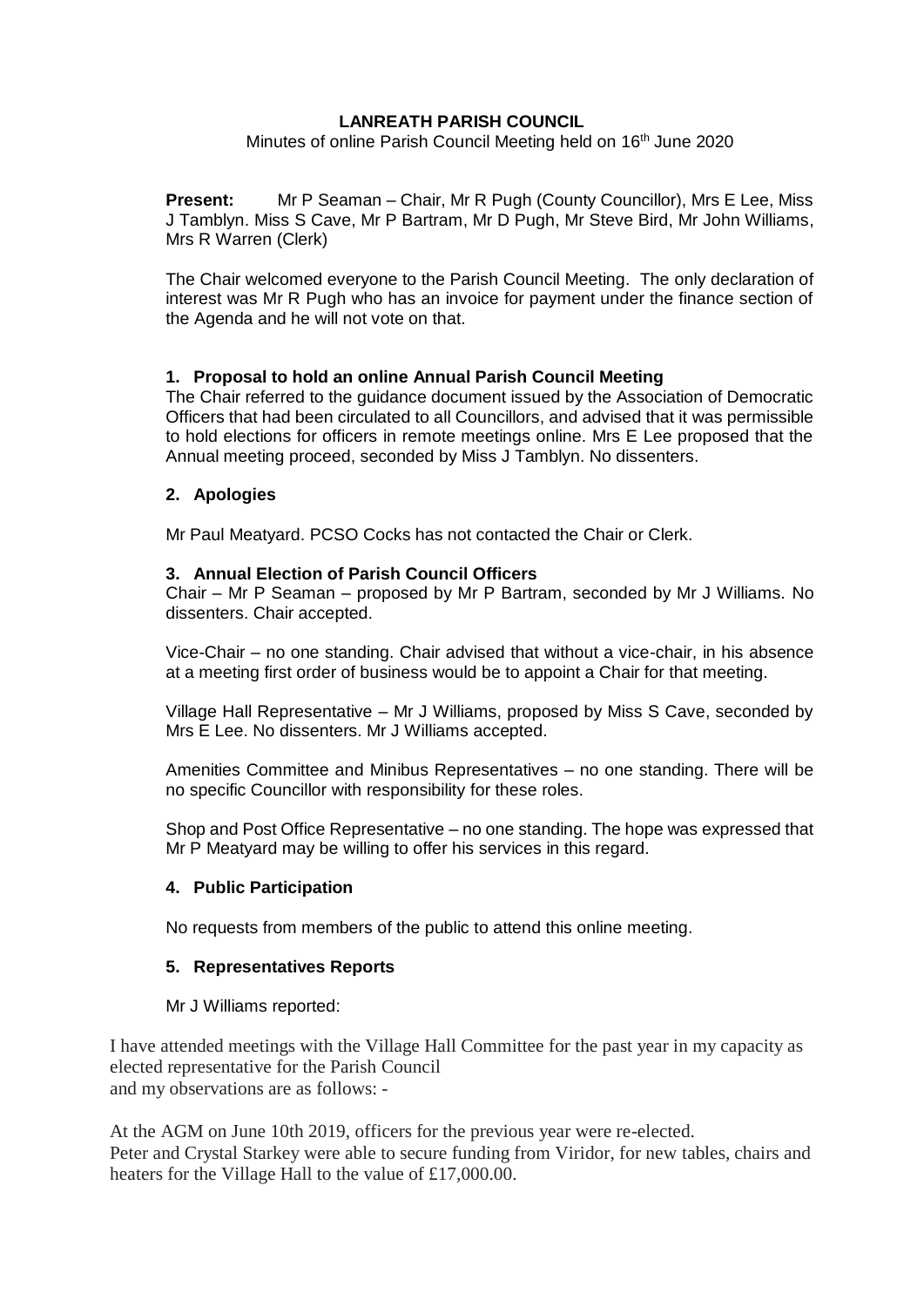There has been an increase in the hourly rate for hiring the Village Hall from £7.00 per hour to £8.00 per hour, which began on Sept 1st 2019. The rate had been held at £7.00 per hour for 10 years prior to the increase.

Due to a low turnout in May 2019 for a table top sale, it was decided to hold a Community Lunch with raffle in June of that year instead of more table top sales. This raised £272. A Big Breakfast made £622 and Bridget Clark donated £225 from her Garden Party. All these sums of money will go towards the Village Hall Extension.

The officers of the Village Hall Committee met and decided to offer Craig Holman a new 2 year Commercial Lease Agreement for Bar View which he accepted.

A meeting was called on Feb 10th 2020 regarding Bar View, because unfortunately Craig Holman felt unable to continue.

He has since been replaced by Dan and Kate Pulford, who took over a 3-year lease of the bar on March 1st 2020.

Sadly, Peter and Crystal Starkey have decided to retire after 9 years of service to the Village Hall. They will be a hard act to follow.

Up to this moment in time no further meeting has been held, due to Coved 19 restrictions.

# **6. Minutes of meeting held on 19 th May 2020**

These will be amended to include further details of points raised in respect of the communal garden, and then signed by the Chair. No dissenters.

## **7. Matters Arising**

Community Garden – The Chair advised that he had written to Mr Andrew regarding proposed improvements to the garden and he had received a positive response. A question arose as to whether the use of the garden would be withdrawn by the owner in the event of him obtaining planning permission to develop the site, Chair advised that all correspondence regarding conditions of use are in the Parish Records.

Village Toilet Supplies – Chair advised that he had received an email from the Village Hall Treasurer who had inferred from the Minutes of the last meeting that there was a complaint of overcharging for toilet supplies. To clarify there was no criticism of the Village Hall and supplies would still be provided as previously. Mr R Pugh initiated a discussion regarding safety of the Cleaner of the toilet, and although risk of contracting the Covid 19 virus was felt to be minimal, the Chair advised that he would make enquiries and ensure that the Cleaner was taking all necessary precautions for his own safety. It was suggested that sanitiser and wipes should be provided, as well as a Notice regarding safety measures, and Chair will source supplies and draft a suitable Notice.

Millennium building weathervane – In the absence of Mr P Meatyard Mr J Williams was able to report that all funds have now been raised and the weathervane has been purchased from a local blacksmith. Mr P Meatyard will make arrangements for it to be fitted. The Parish Council wishes to thank Mr and Mrs Meatyard for their considerable efforts in this regard which are appreciated.

Horse chestnut tree – Millennium Green – Mr S Bird will take photographs of the tree while it is in full leaf.

Dog Waste Bin – Clerk reported that the Officers and Trustees of the Village Hall have had a meeting this week and decided to remove the old broken bin from the village hall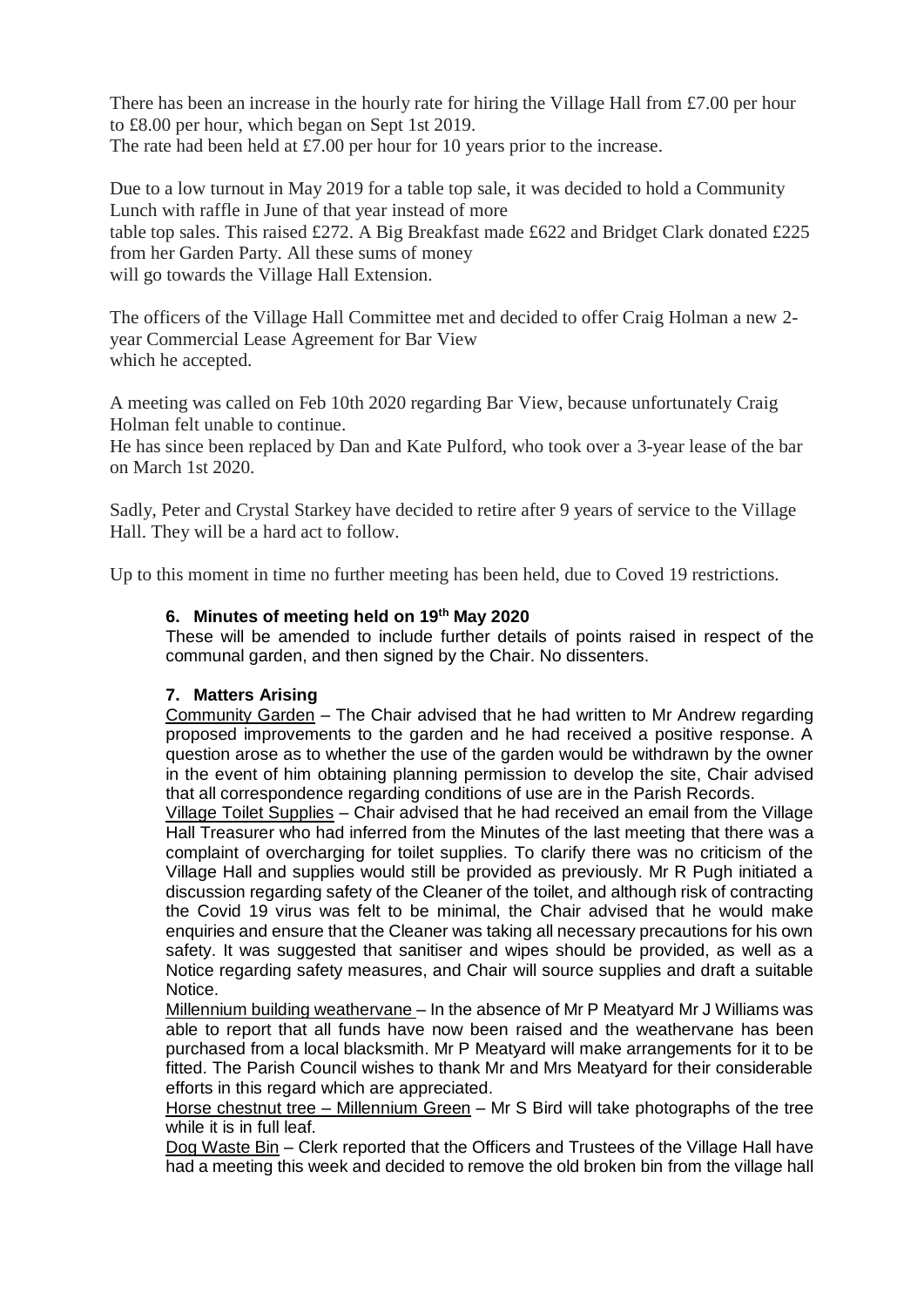car park. It has been sealed up throughout lock down and is unusable in its present condition.

Cornwall Association of Local Councils Membership – there is cost for this and the Parish Council has not been a member for a number of years. Mr R Pugh made the observation that he is able to seek advice from County Hall and the legal team there. Membership of the Association is to be researched by the Clerk and a report presented to the Council next year.

SUEZ Connon Bridge site – There was an online presentation on  $4<sup>th</sup>$  June after which the Chair raised a number of concerns with SUEZ

- Are the vehicle numbers likely to be greater on the B3359, and on the junction of the B3359 and the A390
- How will odour and liquid run off be managed

These were answered in terms that SUEZ research led them to predict reduced vehicle movements, 15 to 30 fewer per day. As for odour there had been no complaints previously and all tipping would be completed behind closed doors, with regular cleansing carried out. As for liquid run off this would be channelled into underground tanks which would be emptied from time to time.

There followed a discussion regarding roadside litter from vehicles going to the site, duplication of effort in moving bulky waste items from and returning them to Connon Bridge, and concerns regarding the status of the St Austell waste site. There was also mention of the County Council's decision not to mow verges and trim hedges due to wild flower habitat initiatives. The process of determining the outcome of SUEZ proposals is continuing and this Parish Council must await the next stage and see if concerns have been adequately dealt with.

Speed reduction Lanreath Village – After some discussion on this item it was agreed that the concerns regarding speeding through the village were not sufficiently strong to require costly, and essentially unenforceable speed reduction measures to be put in place.

Climate Change – Miss S Cave reported as to her further research into recycling and other measures regarding climate change. South Hill PC have a renewable energy initiative and she has requested more details. She will report in due course. There followed a discussion regarding provision of charging points for electric vehicles in the Parish and it was suggested that the PC should endeavour to ascertain whether there was any demand for this by seeking feedback from people in the Parish. Lanreath Parish residents are invited to contact their councillors or Clerk to advise if they consider charging points are required. It was suggested and agreed by all that this is a topic that must be kept alive with the Lanreath Village Hall Management committee.

Risk Assessment – the Chair reported that he had completed the Risk Assessment as required and that the Secretary to the Village Hall had advised that all user groups must carry out their own risk assessments. This being the case before Council meetings perhaps Chair and Clerk should carry out the RA by following a checklist. In addition, at the start of any meeting information regarding fire exits and other safety advice should be given. This was agreed. Chair thanked Mr S Bird for producing a checklist. Mr R Pugh proposed that the Risk Assessment be accepted and Mr J Williams seconded. No dissenters.

Insurance Policy Renewal – This has now been completed with thanks to Mr S Bird and Mr D Pugh for carrying out the play area inspections. Chair suggested that next year a number of quotes should be obtained and Clerk will diary this for attention.

Parish Clerk training – Clerk reported that she had joined SLCC but was yet to be advised of cost of this, and had registered for the ILCA course and completed and passed the first module.

Online banking – Clerk now has access to telephone banking and can obtain balances. It is problematic using cheques and so online banking will make payments easier. All agreed that this should be pursued.

Photographs of Councillors and Clerk - this had been proposed by a member of the Public, that there should be photographs of the Councillors and Clerk on the Notice Board at the Village Hall and outside the shop. Photographs are on the website, and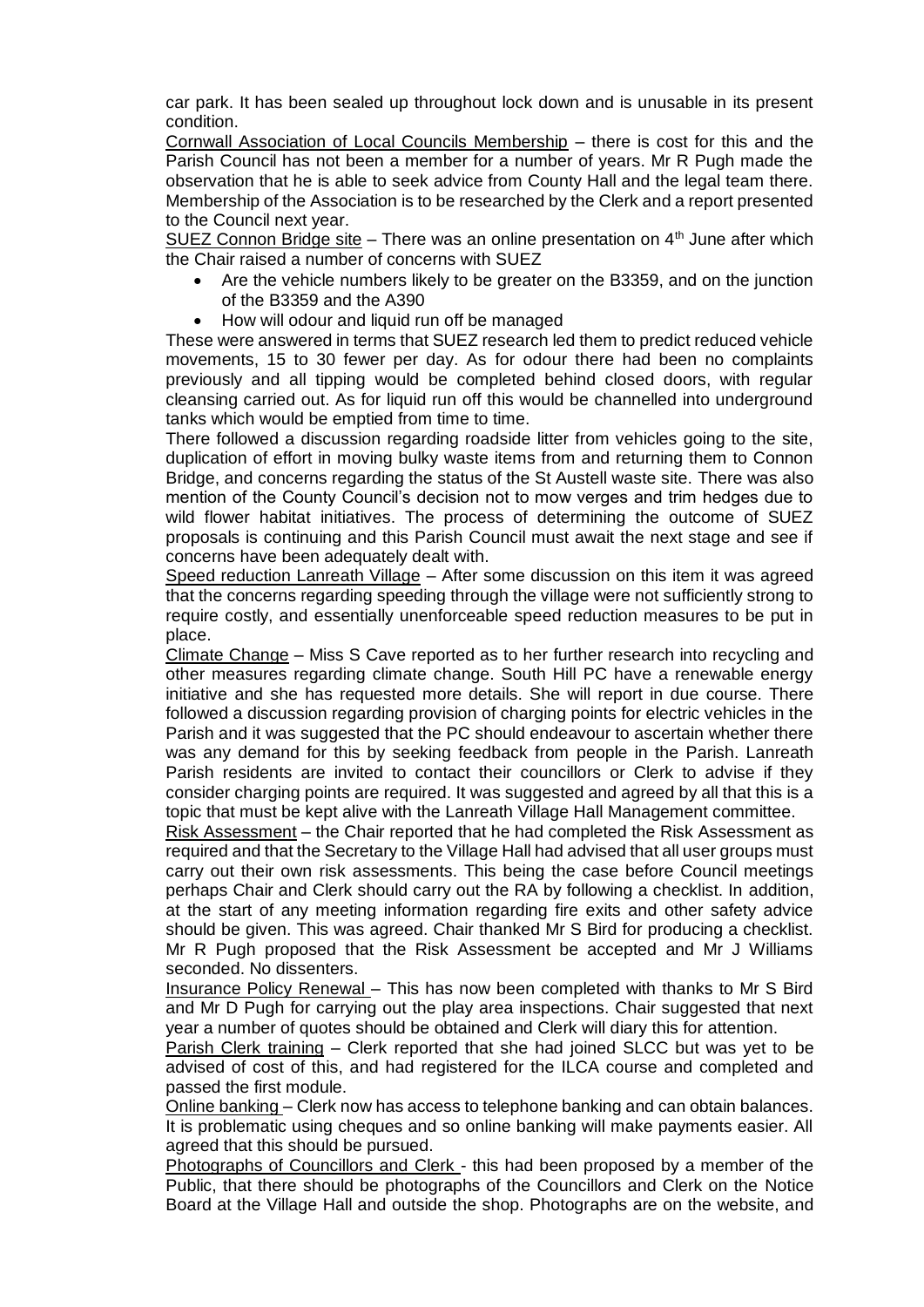contact details on there and in the Lifestyle Magazine. Photos can be put up at the Village Hall but only need contact details for Chair and Clerk.

Football Pitch – There has been no further communication from Cornwall CC regarding this. Chair understands that further plans are being prepared after which there will be further consultation with the village. Review this topic at the next PC meeting.

#### **8. Correspondence**

All correspondence was noted.

Cornwall Council:

Weekly Planning reports had been circulated by the Clerk. They are lengthy but every application and decision is listed alphabetically, for ease of reference. Discussion as to whether the reports should be published in the Lifestyle Magazine or a hard copy placed on the Council Notice board, but having them on the PC website was felt to be sufficient.

Other correspondence:

Email Cornwall Community Foundation seeking applications for financial assistance in case of hardship caused by the pandemic crisis. Email from the Queen's Birthday Honours office seeking nominations for persons who have given exceptional service during the pandemic. Both these will be uploaded to the PC website.

The information about the Councillor Advocate Scheme received from the Devon and Cornwall Police and Crime Commissioner's Office was not of interest to any of the Councillors.

There was a general discussion regarding the volume of emails sent to the Councillors, but it was agreed that they must see all correspondence, and the Clerk should circulate promptly, and advise of anything time sensitive.

## **9. Planning**

Update on PA 18-06911 regarding Woodsaws Farm. The planning decision had been appealed by the applicant and the appeal had been upheld against the County Council. Lanreath Parish Council had approved the application.

### **10. Policies and Procedures Review**

The Chair had prepared draft reviews of all policy documents and circulated these by email. Any amendments or alterations had been highlighted in red and explanation provided. In turn they were dealt with as follows:

#### Financial regulations

Councillors agreed changes and sought confirmation that VAT that had not been reclaimed last year would be recouped if possible. Chair confirmed that the Clerk as Responsible Financial Officer would be required to attend to this. Proposed to accept. By Mr D Pugh, and seconded by Mrs E Lee. No dissenters.

#### Standing Orders

Only changes were to register for online banking. Proposed to accept. By Mr R Pugh, seconded by Miss S Cave. No dissenters.

Lanreath PC Code of Conduct, General Privacy Notice Recording of Meetings Policy Safeguarding of Children and Vulnerable Adults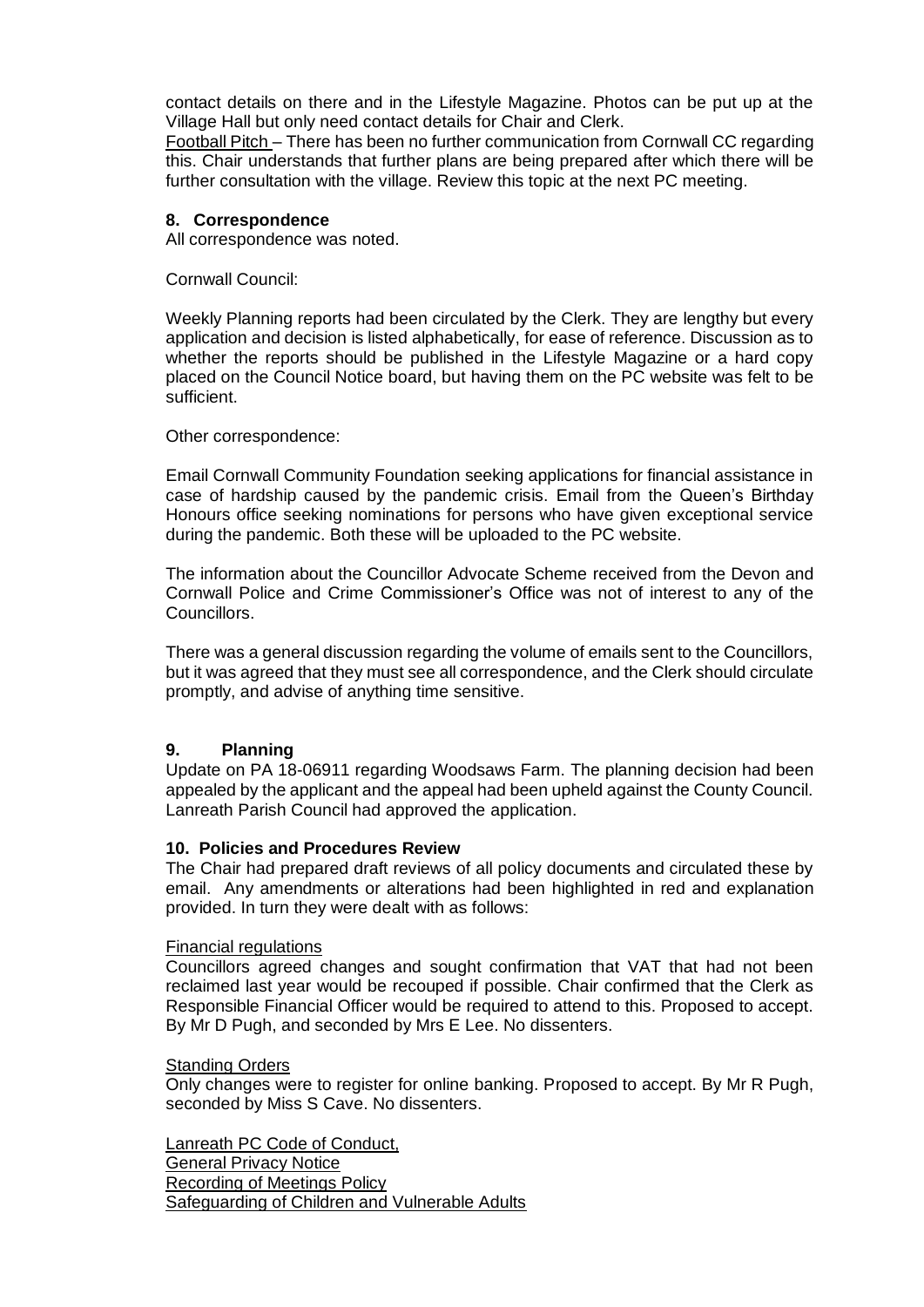## Lanreath PC Handling Complaints Policy

All the foregoing proposed to be accepted, as drafted, by Mr S Bird and seconded by Mr D Pugh. All in favour.

## **11. Annual Accounts**

The Chair reported that he had taken responsibility for preparing the 2019/20 accounts and the Annual Governance and Accountability Review (AGAR) in the absence of a Clerk, and it was clear that PC reserves were slowly being depleted. Total expenditure was some £500 more than income, something that will need to be addressed when considering the next Budget. Some of this would be recouped with the VAT reclaim referred to previously. It was noted that the precept had also been increased for this year having remained unchanged over the previous three years. As the Lanreath PC has a low income level an internal audit is acceptable under the relevant Local Audit Regulations and this has been carried out by Derek Hilton. All accounts will be uploaded to the PC website and the public will be provided with the opportunity to inspect the originals, and information as to how this can be done will be in a Notice on the website.

Chair asked for authority to sign off the accounts as approved, proposer Mr J Williams, seconded Miss S Cave. No dissenters.

## **12. Finance**

Outstanding payments requiring approval

| Derek Hilton – assistance with annual accounts and audit £135 |         |
|---------------------------------------------------------------|---------|
| Medisol – defib pads (reimburse Chair)                        | £114    |
| BHIB - insurance premium (reimburse Chair)                    | £820.94 |
| "The Clerk's Manual" (reimburse Clerk)                        | £47.50  |
| Clerk's salary and expenses June (inc. ILCA course fee)       | £446.80 |
| Mr $R$ Pugh – web site hosting                                | £186.46 |
| Mr D Northcott – cleaning toilet                              | £100    |

Bank Balance as of 11<sup>th</sup> June

| Deposit A/C 07083384   | £4449.33 |
|------------------------|----------|
| Current A/C 00105609   | £3050.41 |
| Millennium A/C 0605962 | £2.24    |

Proposed by Mr P Bartram to authorise payments, and seconded by Mr J Williams, Mr R Pugh abstained, no dissenters.

## **13. County Councillor's Report**

Mr R Pugh reported that there was now a regular bus service to the village and details are on the transport for Cornwall web site, but he will get some hard copy timetables printed for in the shop.

There had been a report of people camping in the Forest Cabins but having informed PCSO Cocks they had been told to go home. He has a mixed bag of issues he is dealing with for people in the Parish, such as housing. The County Council is seeking to ensure that each ward has contingencies to deal with snow/ice/flooding, but there are no specifics as yet.

Landscaping at Connon Bridge will start at the end of this month and the workers will have a campsite in a compound nearby.